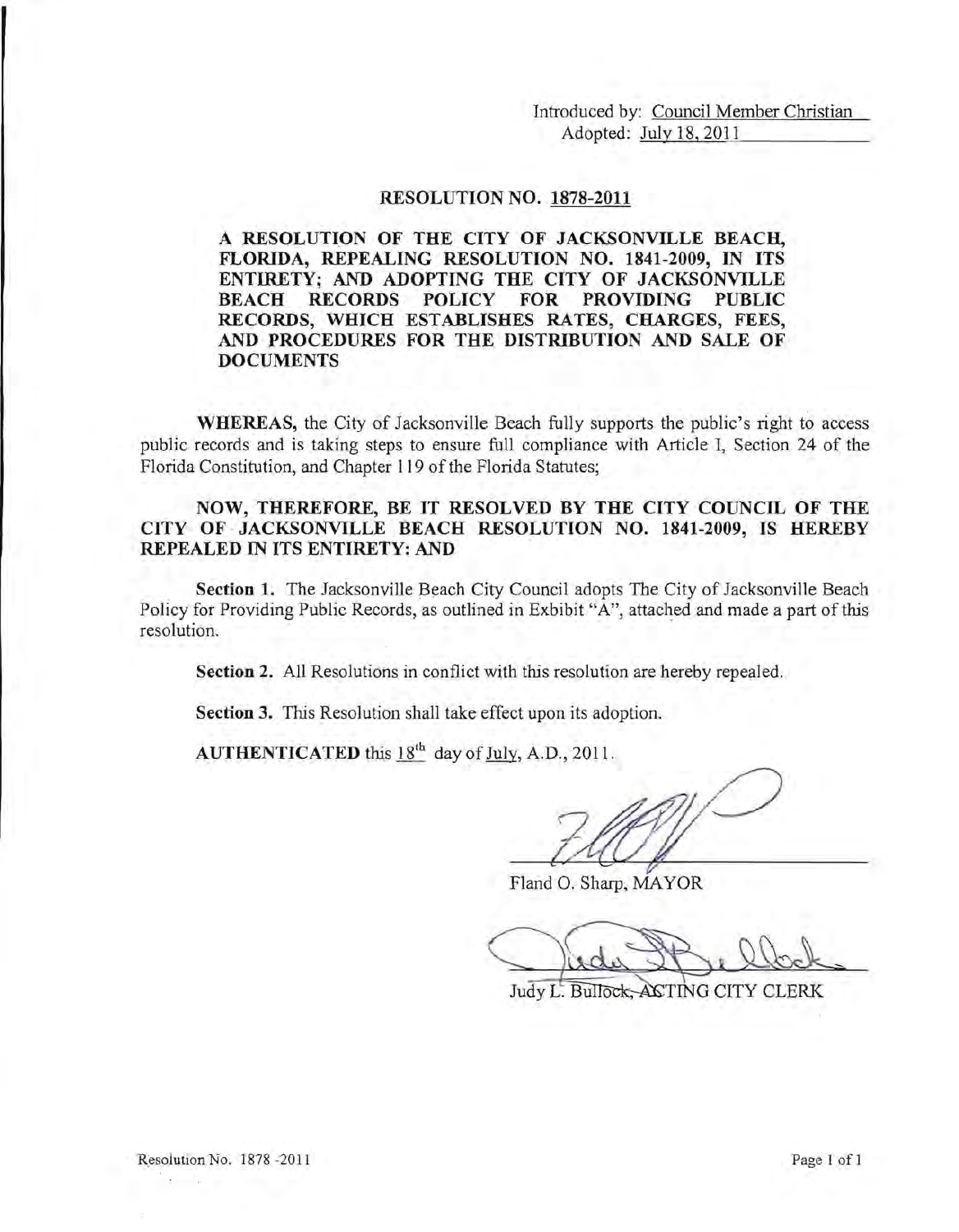

# **City of Jacksonville Beach Public Records Policy**

In full support of the public right to access public records, and in compliance with Article I, Section 24 of the Florida Constitution and Chapter 119 of the Florida Statutes, the City of Jacksonville Beach establishes the following procedure for compliance with the Public Records Law and to ensure uniformity within the City of Jacksonville Beach in providing for access and charging for access to public records.

## Distribution and Sale of Documents

The Public Records Law allows government agencies to collect the actual cost of material, supplies, and service charges for extensive use of resources and/or clerical assistance to duplicate/produce public records for requesters. The following fees are charged, as allowed by law:

| <b>Paper Copies:</b>                                                 |             | <b>Real Estate Documents:</b>                                               |        |
|----------------------------------------------------------------------|-------------|-----------------------------------------------------------------------------|--------|
| Copies per page (up to $8\frac{1}{2} \times 14$ )                    | $-15$<br>S. | Plats per page                                                              | \$6.00 |
| Copies per duplex page                                               | .20         | Maps per page                                                               | 3.00   |
| Color Copies per page (up to $8\frac{1}{2} \times 14$ )              | .25         | Copy of zoning map, per sheet                                               | 15.00  |
| Color Copies per duplex page (up to $8\frac{1}{2} \times 14$ )       | .30         | Lien Certificates (per individual parcel)                                   | 40.00  |
| Black & White Copies per page (11 x 17)                              | .35         | County maps & aerial photos - actual cost of<br>materials, overhead & labor |        |
| Black & White Copies per duplex page (11 x 17)                       | .40         |                                                                             |        |
| Color Copies per page (11x 17)                                       | .45         | <b>Other Media:</b>                                                         |        |
| Color Copies per duplex page (11 x 17)                               | .50         | Audio tapes, Recordings or CD's                                             | 5.00   |
| Certification of record copies -<br>in addition to per-page-copy fee | 1.00        | Production/Reproduction of DVD's                                            | 10.00  |
|                                                                      |             | Electronic Delivery Fee<br>in addition to per-page copy fee                 | 2.00   |

## Extensive Use Charges

Pursuant to Chapter 119.07(4)(d), F.S., agencies may also collect a reasonable service charge in addition to the actual cost of document reproduction when a request for public records requires the extensive use of resources and/or clerical or supervisory assistance. The City of Jacksonville Beach considers records requests requiring more than one-half hour to locate, copy or otherwise make avai lable, as a diversion of resources, to which extensive use service charges apply. Extensive use charges shall not be randomly applied. The following fees are standards designed to ensure that the City of Jacksonville Beach is consistent in its application of charges and fees in the recovery of extensive use costs.

Labor time – When clerical and/or supervisory labor time is spent in the location of, production of or monitoring the inspection of public records, a service charge for labor shall be applied by computing the actual cost of providing such labor. Fee *Lowest wage of departmental employee capable of filling the request*\*\*